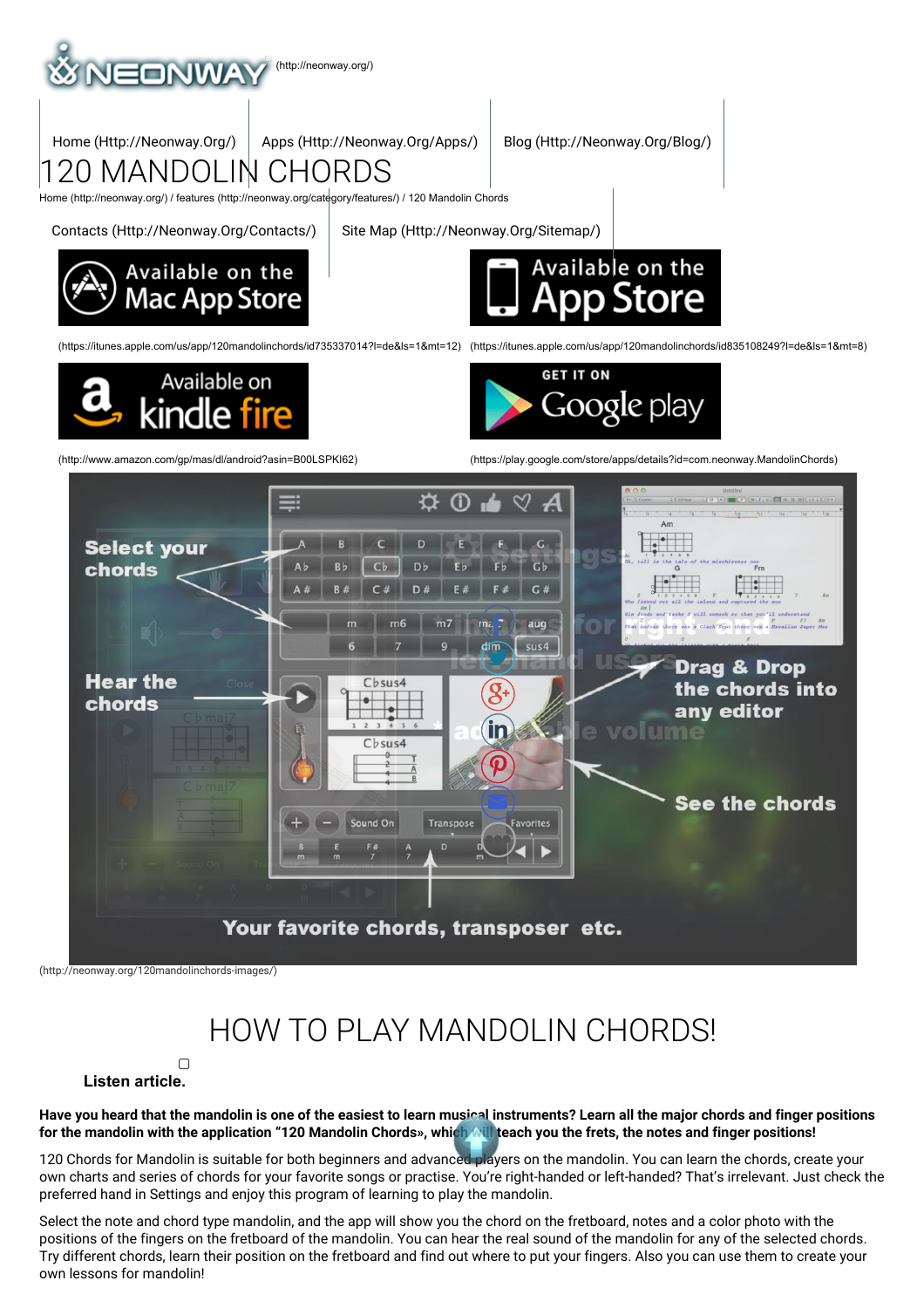You can also create personal chord progression to accompany your favorite songs and store them in the application in Favorites.

Create and save as many of these progressions as you want! Or remove those that you don't need! Change the order of the chords in each progression! Transpose chord progressions up or down to match the range of your voice!

Enjoy learning the mandolin chords with120 Chords for Mandolin! Download it now! And if there is any doubt, you can try the free version of «Mandolin Chords Lite (http://neonway.org/mandolinchordslite/)«.

Watch our tutorial on mandolin on YouTube!



#### Download as PDF file.

Welcome to the application 120 Chords for Mandolin.

This app will help you find the right chords for Mandolin for your compositions, help you find them on the fretboard and create your own chord progressions. First, select a chord, note and chord type. You will see a picture of how it looks on the note sheet for Mandolin, on the fretboard, as well as where to place your fingers to play the chord. Now, let's play it!

You can also create chord progressions. Select a chord, then click on the "plus" sign. Add the following chord. Again, click on the "plus". Continue until you get the desired sequence. You can change the order of the chords, or transpose the chords to fit your vocal range. Now, if you want to keep this sequence, click on the Favorites Save, and enter the name of your sequence!

## RELATED POSTS **Facebook W** Twitter











(http://neonway.org/musica: (http://neonway.org/guitarta (http://neonway.org/hawaiia (http://neonway.org/guitarno

Music as an energizing method (http://neonway.org/musicasanenergizingmethod/) Guitar tabs (http://neonway.org/guitartabs(http://neonway.org/hawaiianu(k**ute**le/)neonway.org/guitarnotesfinder/) Hawaiian ukulele Guitar Notes Finder

No Comments Yet.

## LEAVE A COMMENT

Logged in as admin (http://neonway.org/wp-admin/profile.php). Log out » (http://neonway.org/wp-login.php? action=logout&redirect\_to=http%3A%2F%2Fneonway.org%2F120mandolinchords%2F&\_wpnonce=3dcc77bb8c)